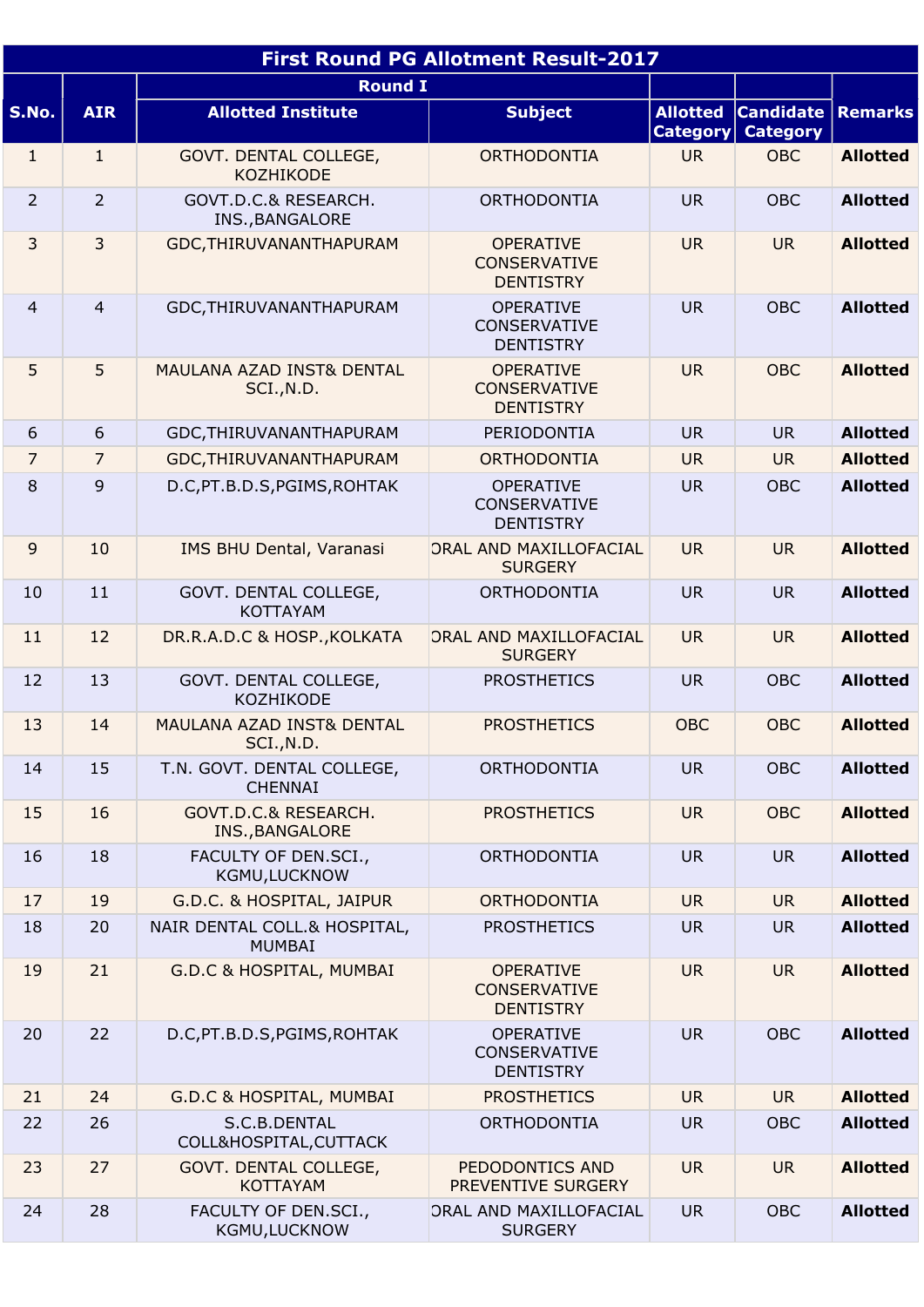| <b>First Round PG Allotment Result-2017</b> |            |                                               |                                                             |                             |                                               |                 |  |  |
|---------------------------------------------|------------|-----------------------------------------------|-------------------------------------------------------------|-----------------------------|-----------------------------------------------|-----------------|--|--|
|                                             |            | <b>Round I</b>                                |                                                             |                             |                                               |                 |  |  |
| S.No.                                       | <b>AIR</b> | <b>Allotted Institute</b>                     | <b>Subject</b>                                              | <b>Allotted</b><br>Category | <b>Candidate   Remarks</b><br><b>Category</b> |                 |  |  |
| 25                                          | 29         | D.C, PT.B.D.S, PGIMS, ROHTAK                  | <b>ORTHODONTIA</b>                                          | <b>UR</b>                   | <b>OBC</b>                                    | <b>Allotted</b> |  |  |
| 26                                          | 30         | <b>G.D.C &amp; HOSPITAL, NAGPUR</b>           | <b>OPERATIVE</b><br>CONSERVATIVE<br><b>DENTISTRY</b>        | <b>UR</b>                   | <b>UR</b>                                     | <b>Allotted</b> |  |  |
| 27                                          | 31         | D.C, PT.B.D.S, PGIMS, ROHTAK                  | <b>PROSTHETICS</b>                                          | <b>UR</b>                   | <b>UR</b>                                     | <b>Allotted</b> |  |  |
| 28                                          | 32         | DR.Z.A.D.C., FAC.OF<br>MEDICINE, ALIGARH      | <b>ORTHODONTIA</b>                                          | <b>UR</b>                   | <b>UR</b>                                     | <b>Allotted</b> |  |  |
| 29                                          | 33         | NAIR DENTAL COLL.& HOSPITAL,<br><b>MUMBAI</b> | <b>OPERATIVE</b><br><b>CONSERVATIVE</b><br><b>DENTISTRY</b> | <b>UR</b>                   | <b>OBC</b>                                    | <b>Allotted</b> |  |  |
| 30                                          | 34         | FACULTY OF DEN.SCI.,<br>KGMU,LUCKNOW          | ORAL AND MAXILLOFACIAL<br><b>SURGERY</b>                    | <b>UR</b>                   | <b>UR</b>                                     | <b>Allotted</b> |  |  |
| 31                                          | 35         | UCMS DENTAL, DELHI                            | PEDODONTICS AND<br>PREVENTIVE SURGERY                       | <b>UR</b>                   | <b>UR</b>                                     | <b>Allotted</b> |  |  |
| 32                                          | 36         | T.N. GOVT. DENTAL COLLEGE,<br><b>CHENNAI</b>  | <b>ORTHODONTIA</b>                                          | <b>UR</b>                   | <b>OBC</b>                                    | <b>Allotted</b> |  |  |
| 33                                          | 39         | GOVT. DENTAL COLLEGE,<br><b>KOTTAYAM</b>      | PEDODONTICS AND<br>PREVENTIVE SURGERY                       | <b>UR</b>                   | <b>UR</b>                                     | <b>Allotted</b> |  |  |
| 34                                          | 40         | FACULTY OF DEN.SCI.,<br>KGMU, LUCKNOW         | <b>OPERATIVE</b><br>CONSERVATIVE<br><b>DENTISTRY</b>        | <b>UR</b>                   | <b>UR</b>                                     | <b>Allotted</b> |  |  |
| 35                                          | 41         | IMS BHU Dental, Varanasi                      | <b>PROSTHETICS</b>                                          | <b>UR</b>                   | <b>UR</b>                                     | <b>Allotted</b> |  |  |
| 36                                          | 42         | FACULTY OF DEN.SCI.,<br>KGMU, LUCKNOW         | <b>OPERATIVE</b><br>CONSERVATIVE<br><b>DENTISTRY</b>        | <b>UR</b>                   | <b>UR</b>                                     | <b>Allotted</b> |  |  |
| 37                                          | 43         | GOVT. DENTAL COLLEGE,<br><b>KOTTAYAM</b>      | <b>PROSTHETICS</b>                                          | <b>UR</b>                   | <b>UR</b>                                     | <b>Allotted</b> |  |  |
| 38                                          | 45         | IMS BHU Dental, Varanasi                      | <b>PROSTHETICS</b>                                          | <b>UR</b>                   | <b>OBC</b>                                    | <b>Allotted</b> |  |  |
| 39                                          | 46         | MAULANA AZAD INST& DENTAL<br>SCI., N.D.       | PERIODONTIA                                                 | <b>UR</b>                   | <b>UR</b>                                     | <b>Allotted</b> |  |  |
| 40                                          | 47         | <b>GOA DENTAL COLLEGE &amp; HOSPITAL</b>      | <b>OPERATIVE</b><br>CONSERVATIVE<br><b>DENTISTRY</b>        | <b>UR</b>                   | <b>UR</b>                                     | <b>Allotted</b> |  |  |
| 41                                          | 48         | GOVT. D. C. & HOSP, AHMEDABAD                 | <b>OPERATIVE</b><br><b>CONSERVATIVE</b><br><b>DENTISTRY</b> | <b>UR</b>                   | <b>UR</b>                                     | <b>Allotted</b> |  |  |
| 42                                          | 51         | GOVT. DENTAL COLLEGE,<br>KOZHIKODE            | ORAL AND MAXILLOFACIAL<br><b>SURGERY</b>                    | <b>UR</b>                   | <b>OBC</b>                                    | <b>Allotted</b> |  |  |
| 43                                          | 52         | G.D.C & HOSPITAL, NAGPUR                      | <b>ORTHODONTIA</b>                                          | <b>UR</b>                   | <b>UR</b>                                     | <b>Allotted</b> |  |  |
| 44                                          | 53         | D.C, PT.B.D.S, PGIMS, ROHTAK                  | ORAL AND MAXILLOFACIAL<br><b>SURGERY</b>                    | <b>UR</b>                   | <b>SC</b>                                     | <b>Allotted</b> |  |  |
| 45                                          | 54         | GDC, THIRUVANANTHAPURAM                       | <b>PROSTHETICS</b>                                          | <b>UR</b>                   | <b>UR</b>                                     | <b>Allotted</b> |  |  |
| 46                                          | 56         | FACULTY OF DEN.SCI.,<br>KGMU, LUCKNOW         | PERIODONTIA                                                 | <b>UR</b>                   | <b>UR</b>                                     | <b>Allotted</b> |  |  |
| 47                                          | 57         | GOVT. D. C. & HOSP, AHMEDABAD                 | <b>ORTHODONTIA</b>                                          | <b>UR</b>                   | <b>UR</b>                                     | <b>Allotted</b> |  |  |
| 48                                          | 58         | MGPGI OF DENTAL<br>SCIENCES, PUDUCHERRY       | <b>OPERATIVE</b><br>CONSERVATIVE<br><b>DENTISTRY</b>        | <b>UR</b>                   | <b>OBC</b>                                    | <b>Allotted</b> |  |  |
| 49                                          | 59         | GDC, THIRUVANANTHAPURAM                       | PEDODONTICS AND<br>PREVENTIVE SURGERY                       | <b>UR</b>                   | <b>UR</b>                                     | <b>Allotted</b> |  |  |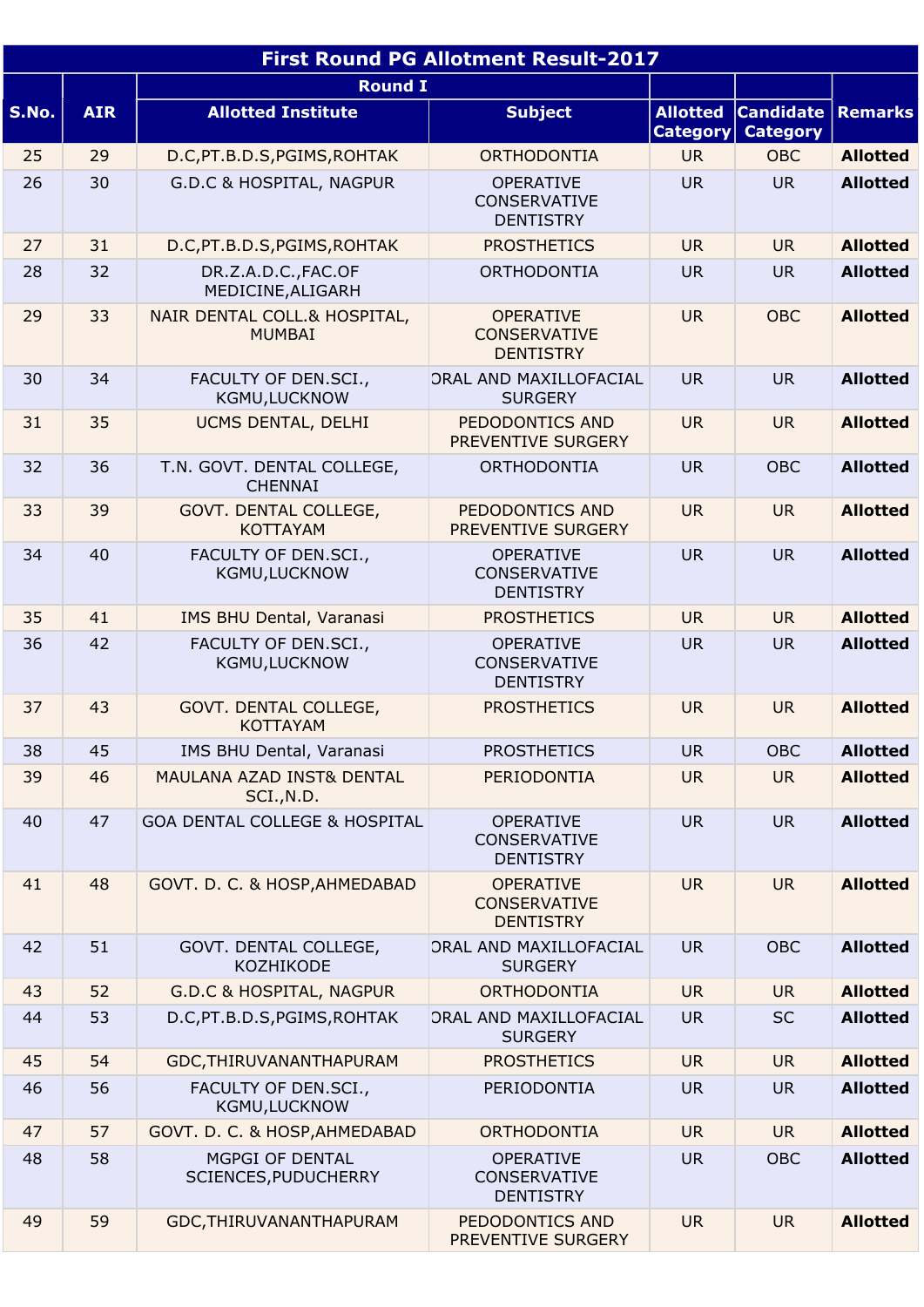| <b>First Round PG Allotment Result-2017</b> |            |                                               |                                                             |                             |                                               |                 |  |
|---------------------------------------------|------------|-----------------------------------------------|-------------------------------------------------------------|-----------------------------|-----------------------------------------------|-----------------|--|
|                                             |            | <b>Round I</b>                                |                                                             |                             |                                               |                 |  |
| S.No.                                       | <b>AIR</b> | <b>Allotted Institute</b>                     | <b>Subject</b>                                              | <b>Allotted</b><br>Category | <b>Candidate   Remarks</b><br><b>Category</b> |                 |  |
| 50                                          | 60         | FACULTY OF DEN.SCI.,<br>KGMU,LUCKNOW          | PEDODONTICS AND<br>PREVENTIVE SURGERY                       | <b>UR</b>                   | <b>OBC</b>                                    | <b>Allotted</b> |  |
| 51                                          | 61         | MAULANA AZAD INST& DENTAL<br>SCI., N.D.       | ORAL AND MAXILLOFACIAL<br><b>SURGERY</b>                    | <b>OBC</b>                  | <b>OBC</b>                                    | <b>Allotted</b> |  |
| 52                                          | 65         | GOVT. D. C. & HOSP, AHMEDABAD                 | <b>OPERATIVE</b><br>CONSERVATIVE<br><b>DENTISTRY</b>        | <b>UR</b>                   | <b>OBC</b>                                    | <b>Allotted</b> |  |
| 53                                          | 66         | GOVT. DENTAL COLLEGE,<br><b>KOTTAYAM</b>      | PERIODONTIA                                                 | <b>UR</b>                   | <b>UR</b>                                     | <b>Allotted</b> |  |
| 54                                          | 67         | DR.Z.A.D.C., FAC.OF<br>MEDICINE, ALIGARH      | <b>PROSTHETICS</b>                                          | <b>OBC</b>                  | <b>OBC</b>                                    | <b>Allotted</b> |  |
| 55                                          | 69         | GOVT. D. C. & HOSP, AHMEDABAD                 | <b>PROSTHETICS</b>                                          | <b>UR</b>                   | <b>UR</b>                                     | <b>Allotted</b> |  |
| 56                                          | 71         | D.C, PT.B.D.S, PGIMS, ROHTAK                  | <b>PROSTHETICS</b>                                          | <b>UR</b>                   | <b>UR</b>                                     | <b>Allotted</b> |  |
| 57                                          | 72         | GDC, THIRUVANANTHAPURAM                       | PERIODONTIA                                                 | <b>UR</b>                   | <b>OBC</b>                                    | <b>Allotted</b> |  |
| 58                                          | 74         | DR.Z.A.D.C., FAC.OF<br>MEDICINE, ALIGARH      | <b>ORTHODONTIA</b>                                          | <b>OBC</b>                  | <b>OBC</b>                                    | <b>Allotted</b> |  |
| 59                                          | 75         | D.C, PT.B.D.S, PGIMS, ROHTAK                  | ORAL AND MAXILLOFACIAL<br><b>SURGERY</b>                    | <b>SC</b>                   | <b>SC</b>                                     | <b>Allotted</b> |  |
| 60                                          | 76         | NAIR DENTAL COLL.& HOSPITAL,<br><b>MUMBAI</b> | ORAL AND MAXILLOFACIAL<br><b>SURGERY</b>                    | <b>UR</b>                   | <b>OBC</b>                                    | <b>Allotted</b> |  |
| 61                                          | 77         | DR.Z.A.D.C., FAC.OF<br>MEDICINE, ALIGARH      | PERIODONTIA                                                 | <b>UR</b>                   | <b>UR</b>                                     | <b>Allotted</b> |  |
| 62                                          | 78         | GOVT. DENTAL COLLEGE,<br><b>KOTTAYAM</b>      | ORAL AND MAXILLOFACIAL<br><b>SURGERY</b>                    | <b>UR</b>                   | <b>UR</b>                                     | <b>Allotted</b> |  |
| 63                                          | 79         | GOVT. DENTAL COLLEGE,<br><b>KOTTAYAM</b>      | ORAL AND MAXILLOFACIAL<br><b>SURGERY</b>                    | <b>UR</b>                   | <b>UR</b>                                     | <b>Allotted</b> |  |
| 64                                          | 80         | GOVT. D. C. & HOSP, AHMEDABAD                 | <b>PROSTHETICS</b>                                          | <b>UR</b>                   | <b>UR</b>                                     | <b>Allotted</b> |  |
| 65                                          | 81         | T.N. GOVT. DENTAL COLLEGE,<br><b>CHENNAI</b>  | <b>OPERATIVE</b><br><b>CONSERVATIVE</b><br><b>DENTISTRY</b> | <b>UR</b>                   | <b>OBC</b>                                    | <b>Allotted</b> |  |
| 66                                          | 82         | T.N. GOVT. DENTAL COLLEGE,<br><b>CHENNAI</b>  | <b>OPERATIVE</b><br>CONSERVATIVE<br><b>DENTISTRY</b>        | <b>UR</b>                   | <b>UR</b>                                     | <b>Allotted</b> |  |
| 67                                          | 83         | IMS BHU Dental, Varanasi                      | <b>ORTHODONTIA</b>                                          | <b>OBC</b>                  | <b>OBC</b>                                    | <b>Allotted</b> |  |
| 68                                          | 84         | GOVT. D. C. & HOSP, AHMEDABAD                 | <b>ORTHODONTIA</b>                                          | <b>UR</b>                   | <b>UR</b>                                     | <b>Allotted</b> |  |
| 69                                          | 85         | GOVT COLLEGE OF DENTISTRY,<br><b>INDORE</b>   | <b>ORTHODONTIA</b>                                          | <b>UR</b>                   | <b>UR</b>                                     | <b>Allotted</b> |  |
| 70                                          | 86         | GOVT. D. C. & HOSP, AHMEDABAD                 | <b>OPERATIVE</b><br>CONSERVATIVE<br><b>DENTISTRY</b>        | <b>UR</b>                   | <b>UR</b>                                     | <b>Allotted</b> |  |
| 71                                          | 87         | GOVT.D.C.& RESEARCH.<br>INS., BANGALORE       | <b>PROSTHETICS</b>                                          | <b>UR</b>                   | <b>UR</b>                                     | <b>Allotted</b> |  |
| 72                                          | 90         | G.D.C. & HOSPITAL, JAIPUR                     | ORAL AND MAXILLOFACIAL<br><b>SURGERY</b>                    | <b>UR</b>                   | <b>UR</b>                                     | <b>Allotted</b> |  |
| 73                                          | 91         | GOVT. D. C. & HOSP, AHMEDABAD                 | <b>PROSTHETICS</b>                                          | <b>UR</b>                   | <b>UR</b>                                     | <b>Allotted</b> |  |
| 74                                          | 92         | T.N. GOVT. DENTAL COLLEGE,<br><b>CHENNAI</b>  | <b>OPERATIVE</b><br>CONSERVATIVE<br><b>DENTISTRY</b>        | <b>UR</b>                   | <b>OBC</b>                                    | <b>Allotted</b> |  |
| 75                                          | 93         | GDC, THIRUVANANTHAPURAM                       | ORAL AND MAXILLOFACIAL<br><b>SURGERY</b>                    | <b>UR</b>                   | <b>UR</b>                                     | <b>Allotted</b> |  |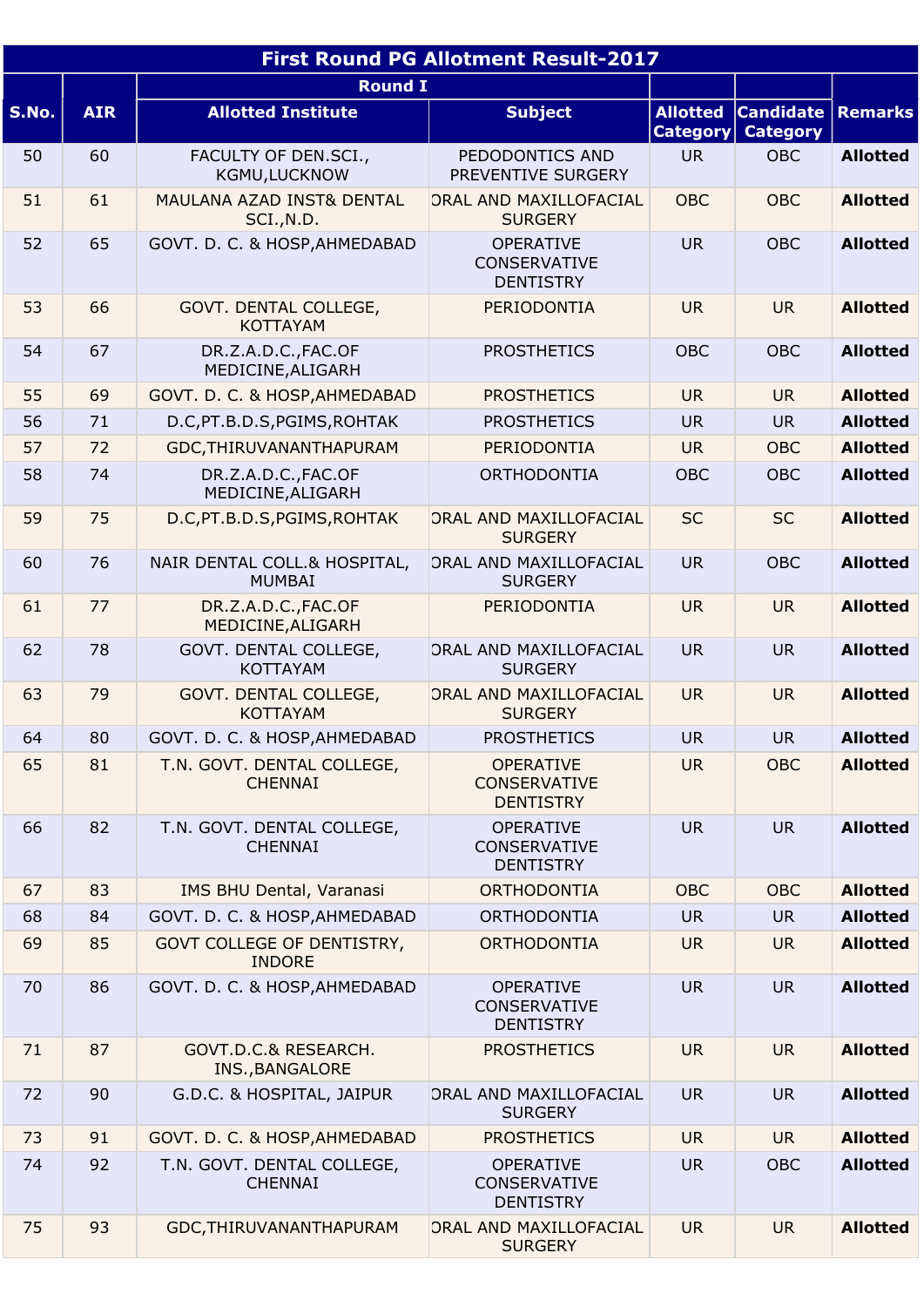|       | <b>First Round PG Allotment Result-2017</b> |                                                   |                                                             |                                    |                                             |                 |  |  |
|-------|---------------------------------------------|---------------------------------------------------|-------------------------------------------------------------|------------------------------------|---------------------------------------------|-----------------|--|--|
|       |                                             | <b>Round I</b>                                    |                                                             |                                    |                                             |                 |  |  |
| S.No. | <b>AIR</b>                                  | <b>Allotted Institute</b>                         | <b>Subject</b>                                              | <b>Allotted</b><br><b>Category</b> | <b>Candidate Remarks</b><br><b>Category</b> |                 |  |  |
| 76    | 96                                          | NAIR DENTAL COLL.& HOSPITAL,<br><b>MUMBAI</b>     | PEDODONTICS AND<br>PREVENTIVE SURGERY                       | <b>UR</b>                          | <b>UR</b>                                   | <b>Allotted</b> |  |  |
| 77    | 97                                          | GDC, THIRUVANANTHAPURAM                           | ORAL AND MAXILLOFACIAL<br><b>SURGERY</b>                    | <b>UR</b>                          | <b>UR</b>                                   | <b>Allotted</b> |  |  |
| 78    | 98                                          | GOVT.D.C.& RESEARCH.<br>INS., BANGALORE           | PEDODONTICS AND<br>PREVENTIVE SURGERY                       | <b>UR</b>                          | <b>OBC</b>                                  | <b>Allotted</b> |  |  |
| 79    | 99                                          | MAULANA AZAD INST& DENTAL<br>SCI., N.D.           | PEDODONTICS AND<br>PREVENTIVE SURGERY                       | <b>OBC</b>                         | <b>OBC</b>                                  | <b>Allotted</b> |  |  |
| 80    | 100                                         | GOVT. DENTAL COLLEGE,<br><b>KOTTAYAM</b>          | <b>Pubilc Health Dentistry</b>                              | <b>UR</b>                          | <b>UR</b>                                   | <b>Allotted</b> |  |  |
| 81    | 103                                         | IMS BHU Dental, Varanasi                          | PERIODONTIA                                                 | <b>UR</b>                          | <b>UR</b>                                   | <b>Allotted</b> |  |  |
| 82    | 104                                         | <b>GOA DENTAL COLLEGE &amp; HOSPITAL</b>          | <b>ORTHODONTIA</b>                                          | <b>UR</b>                          | <b>UR</b>                                   | <b>Allotted</b> |  |  |
| 83    | 105                                         | DR.R.A.D.C & HOSP., KOLKATA                       | <b>ORTHODONTIA</b>                                          | <b>UR</b>                          | <b>UR</b>                                   | <b>Allotted</b> |  |  |
| 84    | 106                                         | S.C.B.DENTAL<br>COLL&HOSPITAL, CUTTACK            | <b>PROSTHETICS</b>                                          | <b>UR</b>                          | <b>UR</b>                                   | <b>Allotted</b> |  |  |
| 85    | 107                                         | DR.R.A.D.C & HOSP., KOLKATA                       | <b>ORTHODONTIA</b>                                          | <b>UR</b>                          | <b>UR</b>                                   | <b>Allotted</b> |  |  |
| 86    | 108                                         | GOVT.D.C.& RESEARCH.<br>INS., BANGALORE           | PERIODONTIA                                                 | <b>UR</b>                          | <b>UR</b>                                   | <b>Allotted</b> |  |  |
| 87    | 109                                         | NAIR DENTAL COLL.& HOSPITAL,<br><b>MUMBAI</b>     | PEDODONTICS AND<br>PREVENTIVE SURGERY                       | <b>UR</b>                          | <b>OBC</b>                                  | <b>Allotted</b> |  |  |
| 88    | 111                                         | T.N. GOVT. DENTAL COLLEGE,<br><b>CHENNAI</b>      | ORAL AND MAXILLOFACIAL<br><b>SURGERY</b>                    | <b>UR</b>                          | <b>OBC</b>                                  | <b>Allotted</b> |  |  |
| 89    | 112                                         | Lady Hardinge Medical College<br>Assoc. Hospitals | ORAL AND MAXILLOFACIAL<br><b>SURGERY</b>                    | <b>OBC</b>                         | <b>OBC</b>                                  | <b>Allotted</b> |  |  |
| 90    | 113                                         | FACULTY OF DEN.SCI.,<br>KGMU, LUCKNOW             | PEDODONTICS AND<br>PREVENTIVE SURGERY                       | <b>UR</b>                          | <b>UR</b>                                   | <b>Allotted</b> |  |  |
| 91    | 114                                         | S.C.B.DENTAL<br>COLL&HOSPITAL, CUTTACK            | ORAL AND MAXILLOFACIAL<br><b>SURGERY</b>                    | <b>UR</b>                          | <b>UR</b>                                   | <b>Allotted</b> |  |  |
| 92    | 115                                         | REGIONAL DENTAL<br>COLLEGE, GUWAHATI              | <b>ORTHODONTIA</b>                                          | <b>UR</b>                          | <b>UR</b>                                   | <b>Allotted</b> |  |  |
| 93    | 116                                         | GOVT.D.C.& RESEARCH.<br>INS., BANGALORE           | PREVENTIVE AND SOCIAL<br><b>DENTISTRY</b>                   | <b>UR</b>                          | <b>UR</b>                                   | <b>Allotted</b> |  |  |
| 94    | 117                                         | D.C, PT.B.D.S, PGIMS, ROHTAK                      | PERIODONTIA                                                 | <b>UR</b>                          | <b>UR</b>                                   | <b>Allotted</b> |  |  |
| 95    | 118                                         | GOVT COLLEGE OF DENTISTRY,<br><b>INDORE</b>       | ORAL AND MAXILLOFACIAL<br><b>SURGERY</b>                    | <b>UR</b>                          | <b>UR</b>                                   | <b>Allotted</b> |  |  |
| 96    | 119                                         | <b>GOA DENTAL COLLEGE &amp; HOSPITAL</b>          | <b>PROSTHETICS</b>                                          | <b>UR</b>                          | <b>OBC</b>                                  | <b>Allotted</b> |  |  |
| 97    | 121                                         | G.D.C & HOSPITAL, NAGPUR                          | PEDODONTICS AND<br>PREVENTIVE SURGERY                       | <b>UR</b>                          | <b>OBC</b>                                  | <b>Allotted</b> |  |  |
| 98    | 122                                         | GOVT COLLEGE OF DENTISTRY,<br><b>INDORE</b>       | <b>PROSTHETICS</b>                                          | <b>UR</b>                          | <b>UR</b>                                   | <b>Allotted</b> |  |  |
| 99    | 123                                         | DR.R.A.D.C & HOSP., KOLKATA                       | <b>OPERATIVE</b><br><b>CONSERVATIVE</b><br><b>DENTISTRY</b> | <b>UR</b>                          | <b>OBC</b>                                  | <b>Allotted</b> |  |  |
| 100   | 124                                         | T.N. GOVT. DENTAL COLLEGE,<br><b>CHENNAI</b>      | ORAL AND MAXILLOFACIAL<br><b>SURGERY</b>                    | <b>UR</b>                          | <b>UR</b>                                   | <b>Allotted</b> |  |  |
| 101   | 125                                         | GDC, THIRUVANANTHAPURAM                           | ORAL MEDICINE AND<br><b>RADIOLOGY</b>                       | <b>UR</b>                          | <b>OBC</b>                                  | <b>Allotted</b> |  |  |
| 102   | 126                                         | G.D.C. & HOSPITAL, JAIPUR                         | PEDODONTICS AND<br>PREVENTIVE SURGERY                       | <b>UR</b>                          | <b>UR</b>                                   | <b>Allotted</b> |  |  |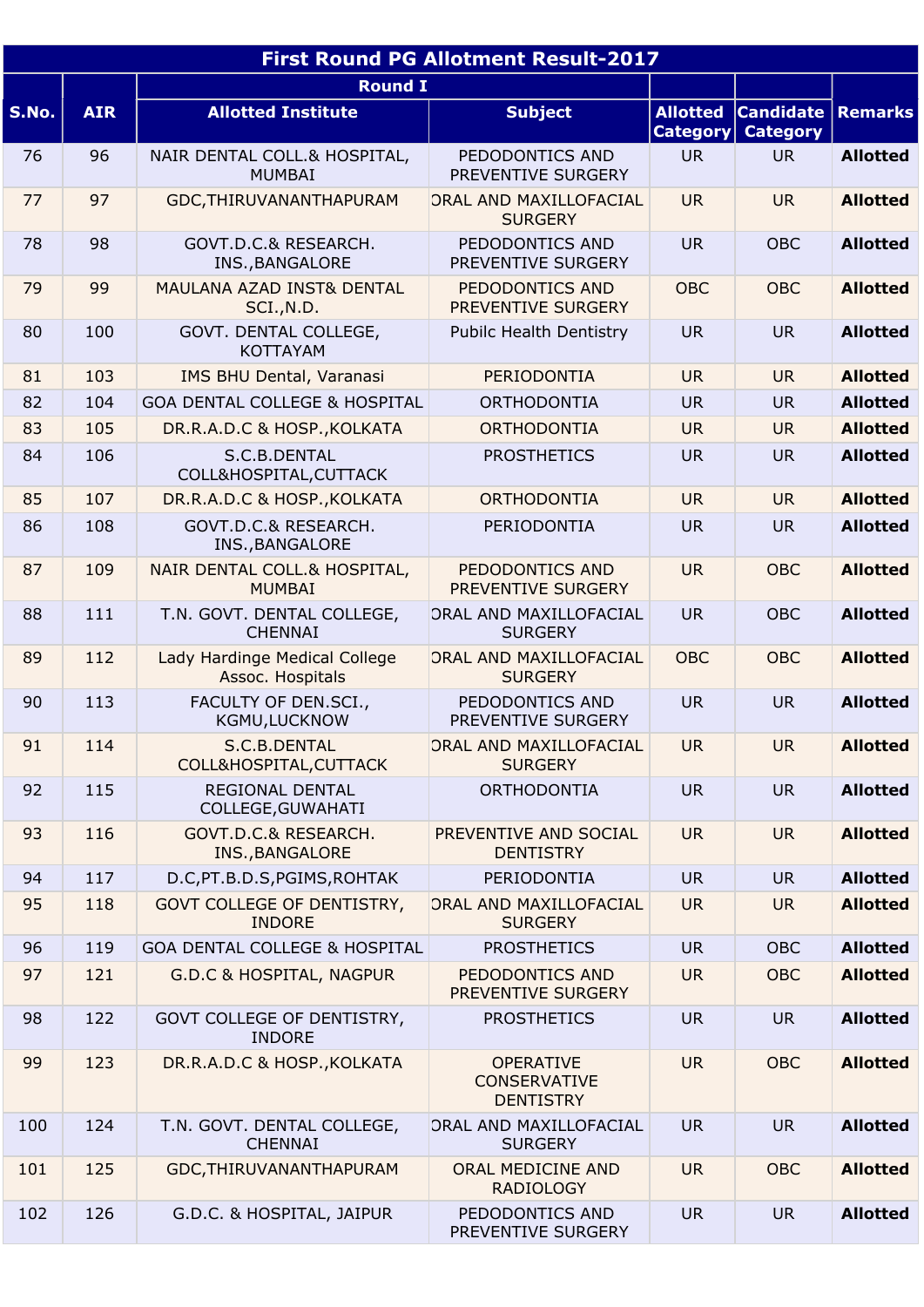| <b>First Round PG Allotment Result-2017</b> |            |                                                      |                                                             |                             |                                      |                 |  |  |
|---------------------------------------------|------------|------------------------------------------------------|-------------------------------------------------------------|-----------------------------|--------------------------------------|-----------------|--|--|
|                                             |            | <b>Round I</b>                                       |                                                             |                             |                                      |                 |  |  |
| S.No.                                       | <b>AIR</b> | <b>Allotted Institute</b>                            | <b>Subject</b>                                              | <b>Allotted</b><br>Category | $ $ Candidate $ $<br><b>Category</b> | <b>Remarks</b>  |  |  |
| 103                                         | 128        | GOA DENTAL COLLEGE & HOSPITAL ORAL AND MAXILLOFACIAL | <b>SURGERY</b>                                              | <b>UR</b>                   | <b>UR</b>                            | <b>Allotted</b> |  |  |
| 104                                         | 130        | GOVT.D.C.& RESEARCH.<br>INS., BANGALORE              | PERIODONTIA                                                 | <b>UR</b>                   | <b>UR</b>                            | <b>Allotted</b> |  |  |
| 105                                         | 131        | H.P.G.D.C. & HOSP., SHIMLA                           | <b>ORTHODONTIA</b>                                          | <b>UR</b>                   | <b>OBC</b>                           | <b>Allotted</b> |  |  |
| 106                                         | 132        | DR.R.A.D.C & HOSP., KOLKATA                          | <b>OPERATIVE</b><br>CONSERVATIVE<br><b>DENTISTRY</b>        | <b>UR</b>                   | <b>UR</b>                            | <b>Allotted</b> |  |  |
| 107                                         | 133        | D.C, PT.B.D.S, PGIMS, ROHTAK                         | PERIODONTIA                                                 | <b>UR</b>                   | <b>UR</b>                            | <b>Allotted</b> |  |  |
| 108                                         | 135        | FACULTY OF DEN.SCI.,<br>KGMU,LUCKNOW                 | <b>PROSTHETICS</b>                                          | <b>SC</b>                   | <b>SC</b>                            | <b>Allotted</b> |  |  |
| 109                                         | 136        | MGPGI OF DENTAL<br>SCIENCES, PUDUCHERRY              | <b>PROSTHETICS</b>                                          | <b>UR</b>                   | <b>UR</b>                            | <b>Allotted</b> |  |  |
| 110                                         | 137        | GOVT COLLEGE OF DENTISTRY,<br><b>INDORE</b>          | <b>PROSTHETICS</b>                                          | <b>UR</b>                   | <b>UR</b>                            | <b>Allotted</b> |  |  |
| 111                                         | 139        | GOVT. D. C. & HOSP, AHMEDABAD                        | PEDODONTICS AND<br>PREVENTIVE SURGERY                       | <b>UR</b>                   | <b>UR</b>                            | <b>Allotted</b> |  |  |
| 112                                         | 140        | S.C.B.DENTAL<br>COLL&HOSPITAL, CUTTACK               | PEDODONTICS AND<br>PREVENTIVE SURGERY                       | <b>UR</b>                   | <b>UR</b>                            | <b>Allotted</b> |  |  |
| 113                                         | 141        | <b>REGIONAL DENTAL</b><br>COLLEGE, GUWAHATI          | <b>OPERATIVE</b><br><b>CONSERVATIVE</b><br><b>DENTISTRY</b> | <b>UR</b>                   | <b>UR</b>                            | <b>Allotted</b> |  |  |
| 114                                         | 143        | GOVT. DENTAL COLLEGE,<br><b>KOTTAYAM</b>             | <b>ORTHODONTIA</b>                                          | <b>SC</b>                   | <b>SC</b>                            | <b>Allotted</b> |  |  |
| 115                                         | 144        | T.N. GOVT. DENTAL COLLEGE,<br><b>CHENNAI</b>         | PERIODONTIA                                                 | <b>UR</b>                   | <b>OBC</b>                           | <b>Allotted</b> |  |  |
| 116                                         | 145        | G.D.C. & HOSPITAL, AURANGABAD                        | <b>PROSTHETICS</b>                                          | <b>UR</b>                   | <b>UR</b>                            | <b>Allotted</b> |  |  |
| 117                                         | 146        | PB GOVT DENTAL COLL &<br>HOSP, AMRITSAR              | ORAL AND MAXILLOFACIAL<br><b>SURGERY</b>                    | <b>UR</b>                   | <b>UR</b>                            | <b>Allotted</b> |  |  |
| 118                                         | 149        | H.P.G.D.C. & HOSP., SHIMLA                           | <b>PROSTHETICS</b>                                          | <b>UR</b>                   | <b>UR</b>                            | <b>Allotted</b> |  |  |
| 119                                         | 151        | H.P.G.D.C. & HOSP., SHIMLA                           | ORAL AND MAXILLOFACIAL<br><b>SURGERY</b>                    | <b>UR</b>                   | <b>UR</b>                            | <b>Allotted</b> |  |  |
| 120                                         | 153        | G.D.C. & HOSPITAL, AURANGABAD                        | <b>PROSTHETICS</b>                                          | <b>UR</b>                   | <b>UR</b>                            | <b>Allotted</b> |  |  |
| 121                                         | 155        | T.N. GOVT. DENTAL COLLEGE,<br><b>CHENNAI</b>         | <b>PROSTHETICS</b>                                          | <b>UR</b>                   | <b>OBC</b>                           | <b>Allotted</b> |  |  |
| 122                                         | 156        | G.D.C & HOSPITAL, NAGPUR                             | PERIODONTIA                                                 | <b>UR</b>                   | <b>OBC</b>                           | <b>Allotted</b> |  |  |
| 123                                         | 158        | PATNA DENTAL COLLEGE &<br><b>HOSPITAL</b>            | <b>PROSTHETICS</b>                                          | <b>UR</b>                   | <b>OBC</b>                           | <b>Allotted</b> |  |  |
| 124                                         | 159        | T.N. GOVT. DENTAL COLLEGE,<br><b>CHENNAI</b>         | PERIODONTIA                                                 | <b>UR</b>                   | <b>OBC</b>                           | <b>Allotted</b> |  |  |
| 125                                         | 160        | PB GOVT DENTAL COLL &<br>HOSP, AMRITSAR              | <b>OPERATIVE</b><br><b>CONSERVATIVE</b><br><b>DENTISTRY</b> | <b>UR</b>                   | <b>UR</b>                            | <b>Allotted</b> |  |  |
| 126                                         | 161        | GOVT. D. C. & HOSP, AHMEDABAD                        | PEDODONTICS AND<br>PREVENTIVE SURGERY                       | <b>UR</b>                   | <b>OBC</b>                           | <b>Allotted</b> |  |  |
| 127                                         | 162        | FACULTY OF DEN.SCI.,<br>KGMU,LUCKNOW                 | PERIODONTIA                                                 | <b>UR</b>                   | <b>UR</b>                            | <b>Allotted</b> |  |  |
| 128                                         | 163        | DR.Z.A.D.C., FAC.OF<br>MEDICINE, ALIGARH             | PERIODONTIA                                                 | <b>UR</b>                   | <b>UR</b>                            | <b>Allotted</b> |  |  |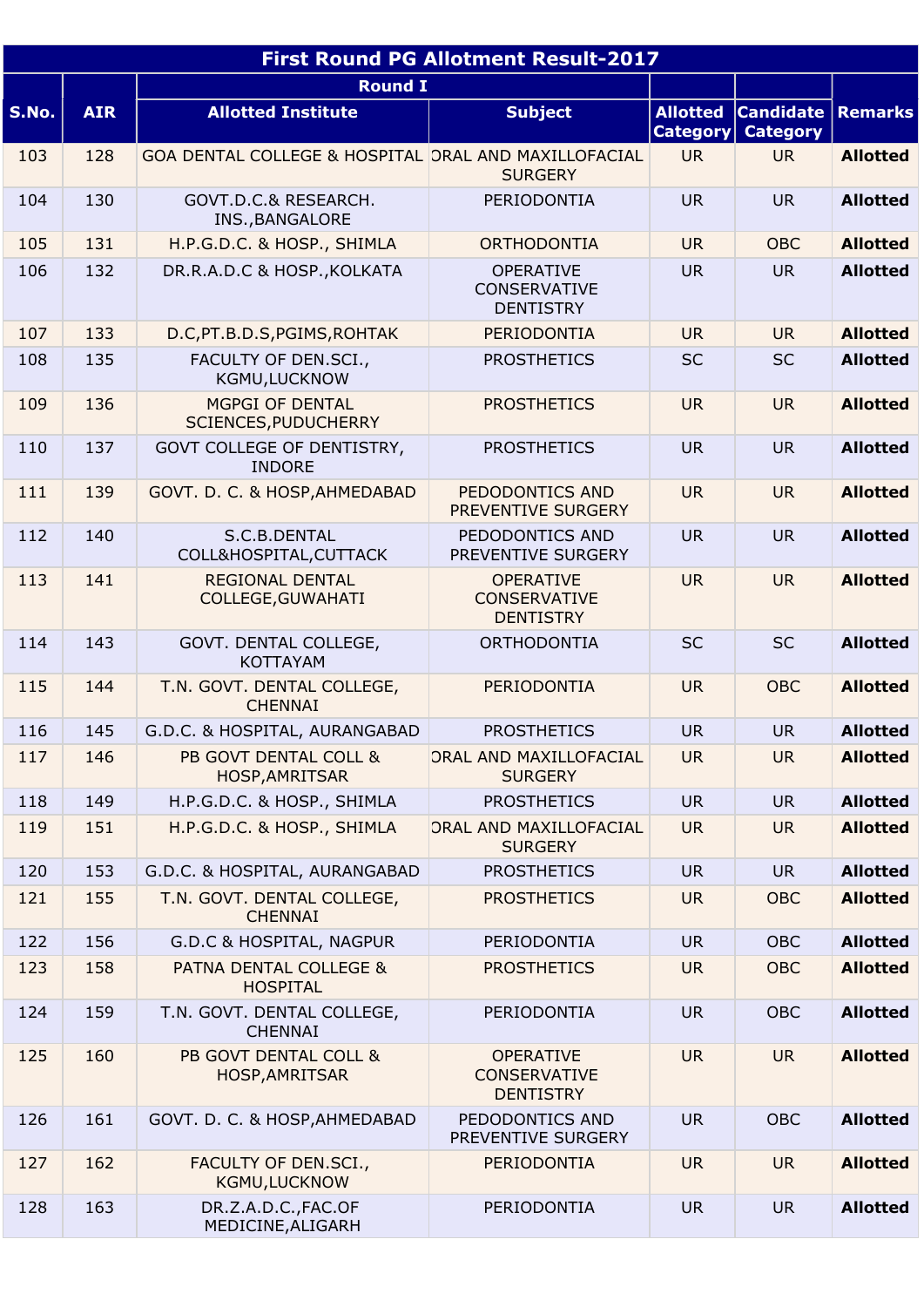| <b>First Round PG Allotment Result-2017</b> |            |                                                               |                                           |                             |                                             |                 |  |
|---------------------------------------------|------------|---------------------------------------------------------------|-------------------------------------------|-----------------------------|---------------------------------------------|-----------------|--|
|                                             |            | <b>Round I</b>                                                |                                           |                             |                                             |                 |  |
| S.No.                                       | <b>AIR</b> | <b>Allotted Institute</b>                                     | <b>Subject</b>                            | <b>Allotted</b><br>Category | <b>Candidate Remarks</b><br><b>Category</b> |                 |  |
| 129                                         | 164        | PB GOVT DENTAL COLL &<br>HOSP, AMRITSAR                       | ORAL AND MAXILLOFACIAL<br><b>SURGERY</b>  | <b>UR</b>                   | <b>OBC</b>                                  | <b>Allotted</b> |  |
| 130                                         | 165        | T.N. GOVT. DENTAL COLLEGE,<br><b>CHENNAI</b>                  | PERIODONTIA                               | <b>UR</b>                   | <b>UR</b>                                   | <b>Allotted</b> |  |
| 131                                         | 166        | H.P.G.D.C. & HOSP., SHIMLA                                    | PEDODONTICS AND<br>PREVENTIVE SURGERY     | <b>UR</b>                   | <b>UR</b>                                   | <b>Allotted</b> |  |
| 132                                         | 167        | GOVT.D.C. & HOSPITAL, PATIALA                                 | PEDODONTICS AND<br>PREVENTIVE SURGERY     | <b>UR</b>                   | <b>UR</b>                                   | <b>Allotted</b> |  |
| 133                                         | 168        | REGIONAL DENTAL<br><b>COLLEGE, GUWAHATI</b>                   | <b>PROSTHETICS</b>                        | <b>UR</b>                   | <b>UR</b>                                   | <b>Allotted</b> |  |
| 134                                         | 169        | DR.R.A.D.C & HOSP., KOLKATA                                   | PEDODONTICS AND<br>PREVENTIVE SURGERY     | <b>UR</b>                   | <b>UR</b>                                   | <b>Allotted</b> |  |
| 135                                         | 170        | NAIR DENTAL COLL.& HOSPITAL,<br><b>MUMBAI</b>                 | ORAL MEDICINE AND<br><b>RADIOLOGY</b>     | <b>UR</b>                   | <b>OBC</b>                                  | <b>Allotted</b> |  |
| 136                                         | 171        | DR.R.A.D.C & HOSP., KOLKATA                                   | PERIODONTIA                               | <b>UR</b>                   | <b>UR</b>                                   | <b>Allotted</b> |  |
| 137                                         | 172        | MGPGI OF DENTAL<br><b>SCIENCES, PUDUCHERRY</b>                | <b>PERIODONTIA</b>                        | <b>UR</b>                   | <b>OBC</b>                                  | <b>Allotted</b> |  |
| 138                                         | 173        | REGIONAL DENTAL<br>COLLEGE, GUWAHATI                          | ORAL AND MAXILLOFACIAL<br><b>SURGERY</b>  | <b>UR</b>                   | <b>UR</b>                                   | <b>Allotted</b> |  |
| 139                                         | 175        | GOVT. DENTAL COLLEGE,<br><b>KOTTAYAM</b>                      | ORAL MEDICINE AND<br><b>RADIOLOGY</b>     | <b>UR</b>                   | <b>UR</b>                                   | <b>Allotted</b> |  |
| 140                                         | 176        | GOVT.D.C.& RESEARCH.<br>INS., BANGALORE                       | ORAL MEDICINE AND<br><b>RADIOLOGY</b>     | <b>UR</b>                   | <b>OBC</b>                                  | <b>Allotted</b> |  |
| 141                                         | 177        | DR.R.A.D.C & HOSP., KOLKATA                                   | PEDODONTICS AND<br>PREVENTIVE SURGERY     | <b>UR</b>                   | <b>UR</b>                                   | <b>Allotted</b> |  |
| 142                                         | 178        | DR.R.A.D.C & HOSP., KOLKATA                                   | <b>ORAL PATHOLOGY</b>                     | <b>UR</b>                   | <b>UR</b>                                   | <b>Allotted</b> |  |
| 143                                         | 179        | UP Rural Institute of Medical<br><b>Sciences and Research</b> | PERIODONTIA                               | <b>UR</b>                   | <b>OBC</b>                                  | <b>Allotted</b> |  |
| 144                                         | 180        | G.D.C. & HOSPITAL, AURANGABAD                                 | PERIODONTIA                               | <b>UR</b>                   | <b>UR</b>                                   | <b>Allotted</b> |  |
| 145                                         | 181        | PB GOVT DENTAL COLL &<br><b>HOSP, AMRITSAR</b>                | PEDODONTICS AND<br>PREVENTIVE SURGERY     | <b>UR</b>                   | <b>UR</b>                                   | <b>Allotted</b> |  |
| 146                                         | 183        | GOVT COLLEGE OF DENTISTRY,<br><b>INDORE</b>                   | PERIODONTIA                               | <b>UR</b>                   | <b>OBC</b>                                  | <b>Allotted</b> |  |
| 147                                         | 184        | H.P.G.D.C. & HOSP., SHIMLA                                    | PEDODONTICS AND<br>PREVENTIVE SURGERY     | <b>UR</b>                   | <b>UR</b>                                   | <b>Allotted</b> |  |
| 148                                         | 185        | MAULANA AZAD INST& DENTAL<br>SCI., N.D.                       | ORAL MEDICINE AND<br><b>RADIOLOGY</b>     | <b>UR</b>                   | <b>UR</b>                                   | <b>Allotted</b> |  |
| 149                                         | 188        | T.N. GOVT. DENTAL COLLEGE,<br><b>CHENNAI</b>                  | PREVENTIVE AND SOCIAL<br><b>DENTISTRY</b> | <b>UR</b>                   | <b>OBC</b>                                  | <b>Allotted</b> |  |
| 150                                         | 189        | G.D.C. & HOSPITAL, JAIPUR                                     | PERIODONTIA                               | <b>UR</b>                   | <b>UR</b>                                   | <b>Allotted</b> |  |
| 151                                         | 191        | S.C.B.DENTAL<br>COLL&HOSPITAL, CUTTACK                        | PERIODONTIA                               | <b>UR</b>                   | <b>OBC</b>                                  | <b>Allotted</b> |  |
| 152                                         | 192        | H.P.G.D.C. & HOSP., SHIMLA                                    | PERIODONTIA                               | <b>UR</b>                   | <b>UR</b>                                   | <b>Allotted</b> |  |
| 153                                         | 194        | GOVT.D.C. & HOSPITAL, PATIALA                                 | PERIODONTIA                               | <b>UR</b>                   | <b>UR</b>                                   | <b>Allotted</b> |  |
| 154                                         | 195        | GOVT.D.C.& RESEARCH.<br>INS., BANGALORE                       | PREVENTIVE AND SOCIAL<br><b>DENTISTRY</b> | <b>UR</b>                   | <b>UR</b>                                   | <b>Allotted</b> |  |
| 155                                         | 196        | PB GOVT DENTAL COLL &<br>HOSP, AMRITSAR                       | PERIODONTIA                               | <b>UR</b>                   | <b>UR</b>                                   | <b>Allotted</b> |  |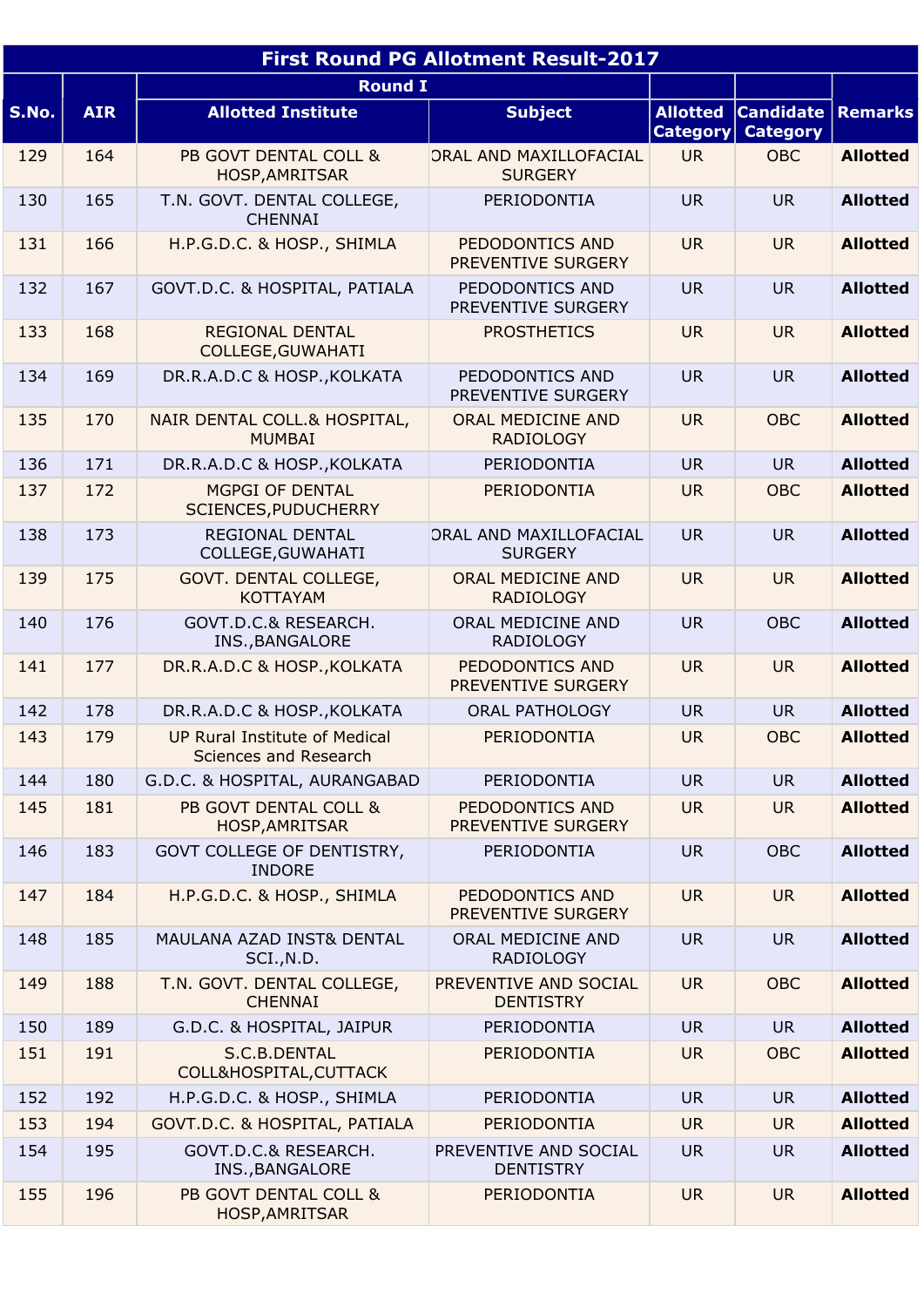|       | <b>First Round PG Allotment Result-2017</b> |                                               |                                           |                             |                                               |                 |  |  |
|-------|---------------------------------------------|-----------------------------------------------|-------------------------------------------|-----------------------------|-----------------------------------------------|-----------------|--|--|
|       |                                             | <b>Round I</b>                                |                                           |                             |                                               |                 |  |  |
| S.No. | <b>AIR</b>                                  | <b>Allotted Institute</b>                     | <b>Subject</b>                            | <b>Allotted</b><br>Category | <b>Candidate   Remarks</b><br><b>Category</b> |                 |  |  |
| 156   | 198                                         | GOVT. DENTAL COLLEGE,<br>KOZHIKODE            | ORAL MEDICINE AND<br><b>RADIOLOGY</b>     | <b>UR</b>                   | <b>UR</b>                                     | <b>Allotted</b> |  |  |
| 157   | 200                                         | GOVT. DENTAL COLLEGE,<br><b>KOZHIKODE</b>     | <b>ORAL PATHOLOGY</b>                     | <b>UR</b>                   | <b>OBC</b>                                    | <b>Allotted</b> |  |  |
| 158   | 201                                         | GOVT.D.C.& RESEARCH.<br>INS., BANGALORE       | ORAL MEDICINE AND<br><b>RADIOLOGY</b>     | <b>UR</b>                   | <b>UR</b>                                     | <b>Allotted</b> |  |  |
| 159   | 202                                         | D.C, PT.B.D.S, PGIMS, ROHTAK                  | ORAL MEDICINE AND<br><b>RADIOLOGY</b>     | <b>UR</b>                   | <b>UR</b>                                     | <b>Allotted</b> |  |  |
| 160   | 203                                         | FACULTY OF DEN.SCI.,<br>KGMU,LUCKNOW          | ORAL MEDICINE AND<br><b>RADIOLOGY</b>     | <b>UR</b>                   | <b>OBC</b>                                    | <b>Allotted</b> |  |  |
| 161   | 205                                         | <b>REGIONAL DENTAL</b><br>COLLEGE, GUWAHATI   | PERIODONTIA                               | <b>UR</b>                   | <b>OBC</b>                                    | <b>Allotted</b> |  |  |
| 162   | 207                                         | G.D.C & HOSPITAL, MUMBAI                      | <b>ORAL PATHOLOGY</b>                     | <b>UR</b>                   | <b>UR</b>                                     | <b>Allotted</b> |  |  |
| 163   | 208                                         | GOVT. DENTAL COLLEGE,<br><b>KOTTAYAM</b>      | <b>ORAL PATHOLOGY</b>                     | <b>UR</b>                   | <b>UR</b>                                     | <b>Allotted</b> |  |  |
| 164   | 209                                         | MAULANA AZAD INST& DENTAL<br>SCI., N.D.       | <b>ORAL PATHOLOGY</b>                     | <b>UR</b>                   | <b>OBC</b>                                    | <b>Allotted</b> |  |  |
| 165   | 211                                         | D.C, PT.B.D.S, PGIMS, ROHTAK                  | <b>ORAL PATHOLOGY</b>                     | <b>UR</b>                   | <b>OBC</b>                                    | <b>Allotted</b> |  |  |
| 166   | 216                                         | T.N. GOVT. DENTAL COLLEGE,<br><b>CHENNAI</b>  | PREVENTIVE AND SOCIAL<br><b>DENTISTRY</b> | <b>UR</b>                   | <b>OBC</b>                                    | <b>Allotted</b> |  |  |
| 167   | 220                                         | G.D.C. & HOSPITAL, JAIPUR                     | <b>PROSTHETICS</b>                        | <b>SC</b>                   | <b>SC</b>                                     | <b>Allotted</b> |  |  |
| 168   | 223                                         | G.D.C & HOSPITAL, MUMBAI                      | ORAL MEDICINE AND<br><b>RADIOLOGY</b>     | <b>UR</b>                   | <b>UR</b>                                     | <b>Allotted</b> |  |  |
| 169   | 225                                         | G.D.C & HOSPITAL, MUMBAI                      | ORAL MEDICINE AND<br><b>RADIOLOGY</b>     | <b>UR</b>                   | <b>OBC</b>                                    | <b>Allotted</b> |  |  |
| 170   | 226                                         | <b>GOA DENTAL COLLEGE &amp; HOSPITAL</b>      | ORAL MEDICINE AND<br><b>RADIOLOGY</b>     | <b>UR</b>                   | <b>UR</b>                                     | <b>Allotted</b> |  |  |
| 171   | 230                                         | S.C.B.DENTAL<br>COLL&HOSPITAL, CUTTACK        | PREVENTIVE AND SOCIAL<br><b>DENTISTRY</b> | <b>UR</b>                   | <b>UR</b>                                     | <b>Allotted</b> |  |  |
| 172   | 231                                         | T.N. GOVT. DENTAL COLLEGE,<br><b>CHENNAI</b>  | ORAL MEDICINE AND<br><b>RADIOLOGY</b>     | <b>UR</b>                   | <b>UR</b>                                     | <b>Allotted</b> |  |  |
| 173   | 232                                         | GOVT. D. C. & HOSP, AHMEDABAD                 | ORAL MEDICINE AND<br><b>RADIOLOGY</b>     | <b>UR</b>                   | <b>UR</b>                                     | <b>Allotted</b> |  |  |
| 174   | 236                                         | D.C, PT.B.D.S, PGIMS, ROHTAK                  | <b>ORAL PATHOLOGY</b>                     | <b>UR</b>                   | <b>UR</b>                                     | <b>Allotted</b> |  |  |
| 175   | 239                                         | S.C.B.DENTAL<br>COLL&HOSPITAL, CUTTACK        | ORAL MEDICINE AND<br><b>RADIOLOGY</b>     | <b>UR</b>                   | <b>OBC</b>                                    | <b>Allotted</b> |  |  |
| 176   | 241                                         | <b>G.D.C &amp; HOSPITAL, NAGPUR</b>           | <b>ORAL PATHOLOGY</b>                     | <b>UR</b>                   | <b>UR</b>                                     | <b>Allotted</b> |  |  |
| 177   | 242                                         | <b>GOA DENTAL COLLEGE &amp; HOSPITAL</b>      | <b>ORAL PATHOLOGY</b>                     | <b>UR</b>                   | <b>UR</b>                                     | <b>Allotted</b> |  |  |
| 178   | 244                                         | T.N. GOVT. DENTAL COLLEGE,<br><b>CHENNAI</b>  | <b>ORAL PATHOLOGY</b>                     | <b>UR</b>                   | <b>UR</b>                                     | <b>Allotted</b> |  |  |
| 179   | 245                                         | MGPGI OF DENTAL<br>SCIENCES, PUDUCHERRY       | <b>ORAL PATHOLOGY</b>                     | <b>UR</b>                   | <b>UR</b>                                     | <b>Allotted</b> |  |  |
| 180   | 246                                         | NAIR DENTAL COLL.& HOSPITAL,<br><b>MUMBAI</b> | <b>ORAL PATHOLOGY</b>                     | <b>UR</b>                   | <b>OBC</b>                                    | <b>Allotted</b> |  |  |
| 181   | 247                                         | GOVT. D. C. & HOSP, AHMEDABAD                 | <b>ORAL PATHOLOGY</b>                     | <b>UR</b>                   | <b>OBC</b>                                    | <b>Allotted</b> |  |  |
| 182   | 250                                         | G.D.C. & HOSPITAL, AURANGABAD                 | <b>ORAL PATHOLOGY</b>                     | <b>UR</b>                   | <b>OBC</b>                                    | <b>Allotted</b> |  |  |
| 183   | 254                                         | G.D.C & HOSPITAL, NAGPUR                      | <b>ORAL PATHOLOGY</b>                     | <b>UR</b>                   | <b>UR</b>                                     | <b>Allotted</b> |  |  |
| 184   | 255                                         | G.D.C. & HOSPITAL, JAIPUR                     | <b>ORAL PATHOLOGY</b>                     | <b>UR</b>                   | <b>UR</b>                                     | <b>Allotted</b> |  |  |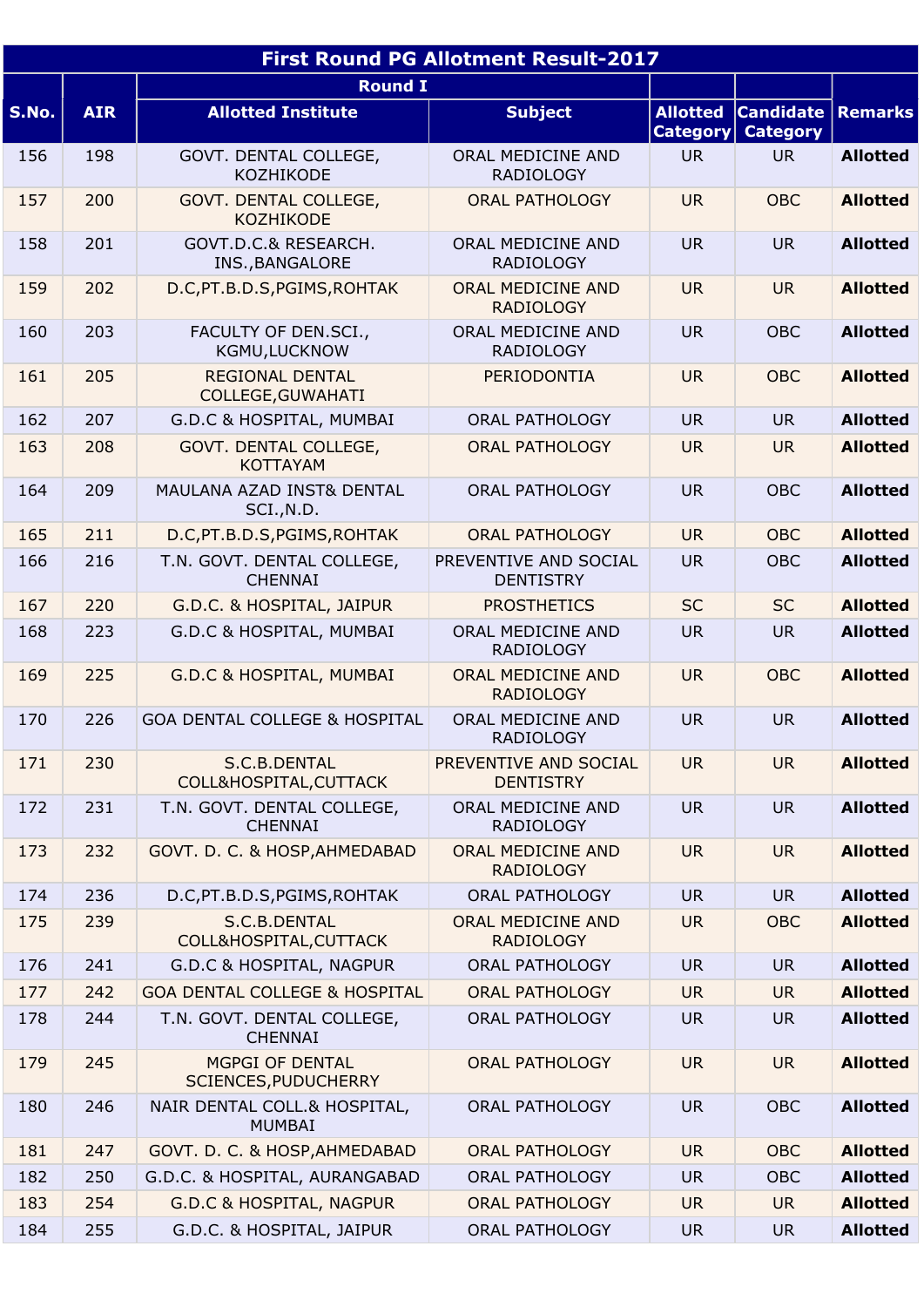|       | <b>First Round PG Allotment Result-2017</b> |                                               |                                                             |                                    |                                               |                 |  |  |  |
|-------|---------------------------------------------|-----------------------------------------------|-------------------------------------------------------------|------------------------------------|-----------------------------------------------|-----------------|--|--|--|
|       |                                             | <b>Round I</b>                                |                                                             |                                    |                                               |                 |  |  |  |
| S.No. | <b>AIR</b>                                  | <b>Allotted Institute</b>                     | <b>Subject</b>                                              | <b>Allotted</b><br><b>Category</b> | <b>Candidate   Remarks</b><br><b>Category</b> |                 |  |  |  |
| 185   | 256                                         | S.C.B.DENTAL<br>COLL&HOSPITAL, CUTTACK        | <b>ORAL PATHOLOGY</b>                                       | <b>UR</b>                          | <b>OBC</b>                                    | <b>Allotted</b> |  |  |  |
| 186   | 286                                         | FACULTY OF DEN.SCI.,<br>KGMU,LUCKNOW          | <b>ORTHODONTIA</b>                                          | <b>SC</b>                          | <b>SC</b>                                     | <b>Allotted</b> |  |  |  |
| 187   | 319                                         | GOVT. DENTAL COLLEGE,<br><b>KOTTAYAM</b>      | <b>OPERATIVE</b><br><b>CONSERVATIVE</b><br><b>DENTISTRY</b> | <b>SC</b>                          | <b>SC</b>                                     | <b>Allotted</b> |  |  |  |
| 188   | 336                                         | GOVT. DENTAL COLLEGE,<br>KOZHIKODE            | <b>OPERATIVE</b><br>CONSERVATIVE<br><b>DENTISTRY</b>        | <b>ST</b>                          | <b>ST</b>                                     | <b>Allotted</b> |  |  |  |
| 189   | 341                                         | G.D.C. & HOSPITAL, JAIPUR                     | <b>OPERATIVE</b><br><b>CONSERVATIVE</b><br><b>DENTISTRY</b> | <b>ST</b>                          | <b>ST</b>                                     | <b>Allotted</b> |  |  |  |
| 190   | 353                                         | MAULANA AZAD INST& DENTAL<br>SCI., N.D.       | <b>ORTHODONTIA</b>                                          | <b>SC</b>                          | <b>SC</b>                                     | <b>Allotted</b> |  |  |  |
| 191   | 409                                         | FACULTY OF DEN.SCI.,<br><b>KGMU,LUCKNOW</b>   | <b>PROSTHETICS</b>                                          | <b>ST</b>                          | <b>ST</b>                                     | <b>Allotted</b> |  |  |  |
| 192   | 506                                         | NAIR DENTAL COLL.& HOSPITAL,<br><b>MUMBAI</b> | ORAL AND MAXILLOFACIAL<br><b>SURGERY</b>                    | <b>SC</b>                          | <b>SC</b>                                     | <b>Allotted</b> |  |  |  |
| 193   | 540                                         | MGPGI OF DENTAL<br>SCIENCES, PUDUCHERRY       | ORAL AND MAXILLOFACIAL<br><b>SURGERY</b>                    | <b>SC</b>                          | <b>SC</b>                                     | <b>Allotted</b> |  |  |  |
| 194   | 569                                         | IMS BHU Dental, Varanasi                      | <b>OPERATIVE</b><br>CONSERVATIVE<br><b>DENTISTRY</b>        | <b>SC</b>                          | <b>SC</b>                                     | <b>Allotted</b> |  |  |  |
| 195   | 597                                         | T.N. GOVT. DENTAL COLLEGE,<br><b>CHENNAI</b>  | <b>ORTHODONTIA</b>                                          | <b>SC</b>                          | <b>SC</b>                                     | <b>Allotted</b> |  |  |  |
| 196   | 599                                         | GOVT. DENTAL COLLEGE,<br>KOZHIKODE            | <b>OPERATIVE</b><br><b>CONSERVATIVE</b><br><b>DENTISTRY</b> | <b>SC</b>                          | <b>SC</b>                                     | <b>Allotted</b> |  |  |  |
| 197   | 645                                         | GOVT.D.C.& RESEARCH.<br>INS., BANGALORE       | <b>OPERATIVE</b><br><b>CONSERVATIVE</b><br><b>DENTISTRY</b> | <b>SC</b>                          | <b>SC</b>                                     | <b>Allotted</b> |  |  |  |
| 198   | 650                                         | PB GOVT DENTAL COLL &<br>HOSP, AMRITSAR       | <b>PROSTHETICS</b>                                          | <b>SC</b>                          | <b>SC</b>                                     | <b>Allotted</b> |  |  |  |
| 199   | 745                                         | <b>G.D.C &amp; HOSPITAL, MUMBAI</b>           | <b>OPERATIVE</b><br><b>CONSERVATIVE</b><br><b>DENTISTRY</b> | <b>SC</b>                          | <b>SC</b>                                     | <b>Allotted</b> |  |  |  |
| 200   | 751                                         | GOVT. DENTAL COLLEGE,<br><b>KOZHIKODE</b>     | PERIODONTIA                                                 | <b>SC</b>                          | <b>SC</b>                                     | <b>Allotted</b> |  |  |  |
| 201   | 795                                         | GDC, THIRUVANANTHAPURAM                       | <b>PROSTHETICS</b>                                          | <b>SC</b>                          | <b>SC</b>                                     | <b>Allotted</b> |  |  |  |
| 202   | 799                                         | DR.Z.A.D.C., FAC.OF<br>MEDICINE, ALIGARH      | <b>OPERATIVE</b><br><b>CONSERVATIVE</b><br><b>DENTISTRY</b> | <b>SC</b>                          | <b>SC</b>                                     | <b>Allotted</b> |  |  |  |
| 203   | 824                                         | GOVT.D.C.& RESEARCH.<br>INS., BANGALORE       | PEDODONTICS AND<br>PREVENTIVE SURGERY                       | <b>SC</b>                          | <b>SC</b>                                     | <b>Allotted</b> |  |  |  |
| 204   | 853                                         | D.C, PT.B.D.S, PGIMS, ROHTAK                  | PEDODONTICS AND<br>PREVENTIVE SURGERY                       | <b>SC</b>                          | <b>SC</b>                                     | <b>Allotted</b> |  |  |  |
| 205   | 874                                         | GOVT. DENTAL COLLEGE,<br><b>KOTTAYAM</b>      | ORAL AND MAXILLOFACIAL<br><b>SURGERY</b>                    | <b>ST</b>                          | <b>ST</b>                                     | <b>Allotted</b> |  |  |  |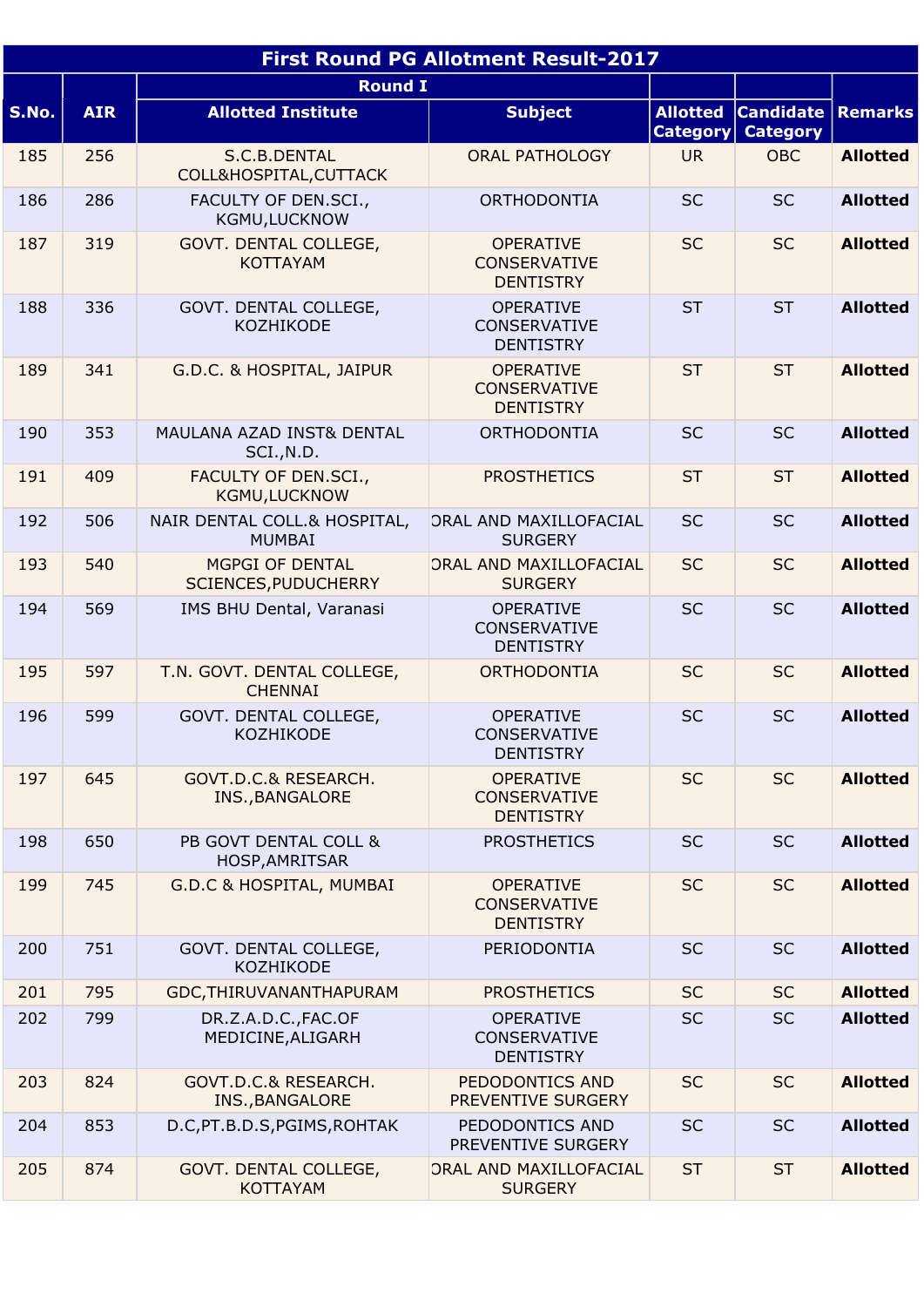|       | <b>First Round PG Allotment Result-2017</b> |                                               |                                                             |                                    |                                               |                 |  |  |
|-------|---------------------------------------------|-----------------------------------------------|-------------------------------------------------------------|------------------------------------|-----------------------------------------------|-----------------|--|--|
|       |                                             | <b>Round I</b>                                |                                                             |                                    |                                               |                 |  |  |
| S.No. | <b>AIR</b>                                  | <b>Allotted Institute</b>                     | <b>Subject</b>                                              | <b>Allotted</b><br><b>Category</b> | <b>Candidate   Remarks</b><br><b>Category</b> |                 |  |  |
| 206   | 898                                         | G.D.C. & HOSPITAL, AURANGABAD                 | <b>OPERATIVE</b><br>CONSERVATIVE<br><b>DENTISTRY</b>        | <b>SC</b>                          | <b>SC</b>                                     | <b>Allotted</b> |  |  |
| 207   | 929                                         | T.N. GOVT. DENTAL COLLEGE,<br><b>CHENNAI</b>  | <b>PROSTHETICS</b>                                          | <b>SC</b>                          | <b>SC</b>                                     | <b>Allotted</b> |  |  |
| 208   | 948                                         | H.P.G.D.C. & HOSP., SHIMLA                    | <b>OPERATIVE</b><br><b>CONSERVATIVE</b><br><b>DENTISTRY</b> | <b>SC</b>                          | <b>SC</b>                                     | <b>Allotted</b> |  |  |
| 209   | 949                                         | MAULANA AZAD INST& DENTAL<br>SCI., N.D.       | <b>Pubilc Health Dentistry</b>                              | <b>SC</b>                          | <b>SC</b>                                     | <b>Allotted</b> |  |  |
| 210   | 964                                         | T.N. GOVT. DENTAL COLLEGE,<br><b>CHENNAI</b>  | ORAL MEDICINE AND<br><b>RADIOLOGY</b>                       | <b>SC</b>                          | <b>SC</b>                                     | <b>Allotted</b> |  |  |
| 211   | 982                                         | DR.R.A.D.C & HOSP., KOLKATA                   | <b>PROSTHETICS</b>                                          | <b>SC</b>                          | <b>SC</b>                                     | <b>Allotted</b> |  |  |
| 212   | 1027                                        | NAIR DENTAL COLL.& HOSPITAL,<br><b>MUMBAI</b> | PERIODONTIA                                                 | <b>SC</b>                          | <b>SC</b>                                     | <b>Allotted</b> |  |  |
| 213   | 1032                                        | GOVT. D. C. & HOSP, AHMEDABAD                 | PERIODONTIA                                                 | <b>SC</b>                          | <b>SC</b>                                     | <b>Allotted</b> |  |  |
| 214   | 1038                                        | GOVT.D.C. & HOSPITAL, PATIALA                 | <b>PROSTHETICS</b>                                          | <b>SC</b>                          | <b>SC</b>                                     | <b>Allotted</b> |  |  |
| 215   | 1127                                        | DR.R.A.D.C & HOSP., KOLKATA                   | <b>PROSTHETICS</b>                                          | <b>ST</b>                          | <b>ST</b>                                     | <b>Allotted</b> |  |  |
| 216   | 1136                                        | <b>GOA DENTAL COLLEGE &amp; HOSPITAL</b>      | PERIODONTIA                                                 | <b>SC</b>                          | <b>SC</b>                                     | <b>Allotted</b> |  |  |
| 217   | 1166                                        | GOVT. D. C. & HOSP, AHMEDABAD                 | ORAL MEDICINE AND<br><b>RADIOLOGY</b>                       | <b>SC</b>                          | <b>SC</b>                                     | <b>Allotted</b> |  |  |
| 218   | 1174                                        | DR.R.A.D.C & HOSP., KOLKATA                   | <b>ORAL PATHOLOGY</b>                                       | <b>SC</b>                          | <b>SC</b>                                     | <b>Allotted</b> |  |  |
| 219   | 1191                                        | GDC, THIRUVANANTHAPURAM                       | <b>ORAL PATHOLOGY</b>                                       | <b>SC</b>                          | <b>SC</b>                                     | <b>Allotted</b> |  |  |
| 220   | 1219                                        | S.C.B.DENTAL<br>COLL&HOSPITAL, CUTTACK        | <b>ORAL PATHOLOGY</b>                                       | <b>SC</b>                          | <b>SC</b>                                     | <b>Allotted</b> |  |  |
| 221   | 1249                                        | <b>GOA DENTAL COLLEGE &amp; HOSPITAL</b>      | <b>PROSTHETICS</b>                                          | <b>ST</b>                          | <b>ST</b>                                     | <b>Allotted</b> |  |  |
| 222   | 1354                                        | DR.Z.A.D.C., FAC.OF<br>MEDICINE, ALIGARH      | ORAL AND MAXILLOFACIAL<br><b>SURGERY</b>                    | <b>ST</b>                          | <b>ST</b>                                     | <b>Allotted</b> |  |  |
| 223   | 1378                                        | D.C, PT.B.D.S, PGIMS, ROHTAK                  | PEDODONTICS AND<br>PREVENTIVE SURGERY                       | <b>ST</b>                          | <b>ST</b>                                     | <b>Allotted</b> |  |  |
| 224   | 1565                                        | GOVT.D.C.& RESEARCH.<br>INS., BANGALORE       | ORAL AND MAXILLOFACIAL<br><b>SURGERY</b>                    | <b>ST</b>                          | <b>ST</b>                                     | <b>Allotted</b> |  |  |
| 225   | 1781                                        | T.N. GOVT. DENTAL COLLEGE,<br><b>CHENNAI</b>  | <b>PROSTHETICS</b>                                          | <b>ST</b>                          | <b>ST</b>                                     | <b>Allotted</b> |  |  |
| 226   | 1805                                        | NAIR DENTAL COLL.& HOSPITAL,<br><b>MUMBAI</b> | PERIODONTIA                                                 | <b>ST</b>                          | <b>ST</b>                                     | <b>Allotted</b> |  |  |
| 227   | 1894                                        | T.N. GOVT. DENTAL COLLEGE,<br><b>CHENNAI</b>  | ORAL AND MAXILLOFACIAL<br><b>SURGERY</b>                    | <b>UR PH</b>                       | UR PH1                                        | <b>Allotted</b> |  |  |
| 228   | 1901                                        | GOVT. D. C. & HOSP, AHMEDABAD                 | PERIODONTIA                                                 | <b>ST</b>                          | <b>ST</b>                                     | <b>Allotted</b> |  |  |
| 229   | 1973                                        | T.N. GOVT. DENTAL COLLEGE,<br><b>CHENNAI</b>  | ORAL MEDICINE AND<br><b>RADIOLOGY</b>                       | <b>ST</b>                          | <b>ST</b>                                     | <b>Allotted</b> |  |  |
| 230   | 2003                                        | MGPGI OF DENTAL<br>SCIENCES, PUDUCHERRY       | ORAL MEDICINE AND<br><b>RADIOLOGY</b>                       | <b>ST</b>                          | <b>ST</b>                                     | <b>Allotted</b> |  |  |
| 231   | 2320                                        | GDC, THIRUVANANTHAPURAM                       | <b>ORAL PATHOLOGY</b>                                       | <b>ST</b>                          | <b>ST</b>                                     | <b>Allotted</b> |  |  |
| 232   | 2473                                        | G.D.C. & HOSPITAL, AURANGABAD                 | <b>ORAL PATHOLOGY</b>                                       | <b>ST</b>                          | <b>ST</b>                                     | <b>Allotted</b> |  |  |
| 233   | 4446                                        | D.C, PT.B.D.S, PGIMS, ROHTAK                  | PREVENTIVE AND SOCIAL<br><b>DENTISTRY</b>                   | UR PH                              | UR PH1                                        | <b>Allotted</b> |  |  |